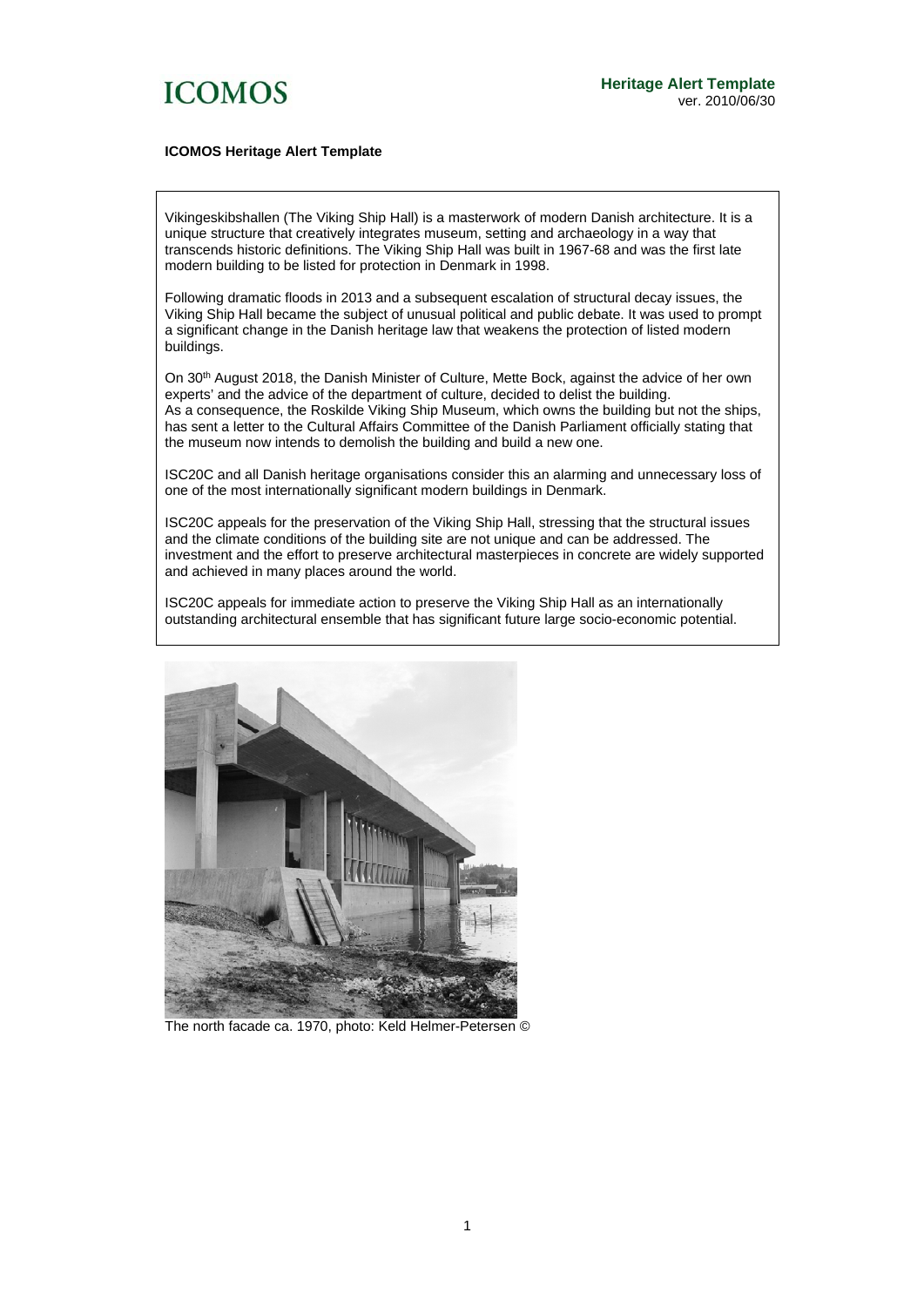

The north west corner, photo: Keld Helmer-Petersen ©



The Viking Ship Hall ca. 1970, before the ships were in place and the hall was still functioning as a workspace as well as an exhibition hall. photo: Keld Helmer-Petersen ©



The Viking Ship Museum, 2018. interior photo: Elise Stoklund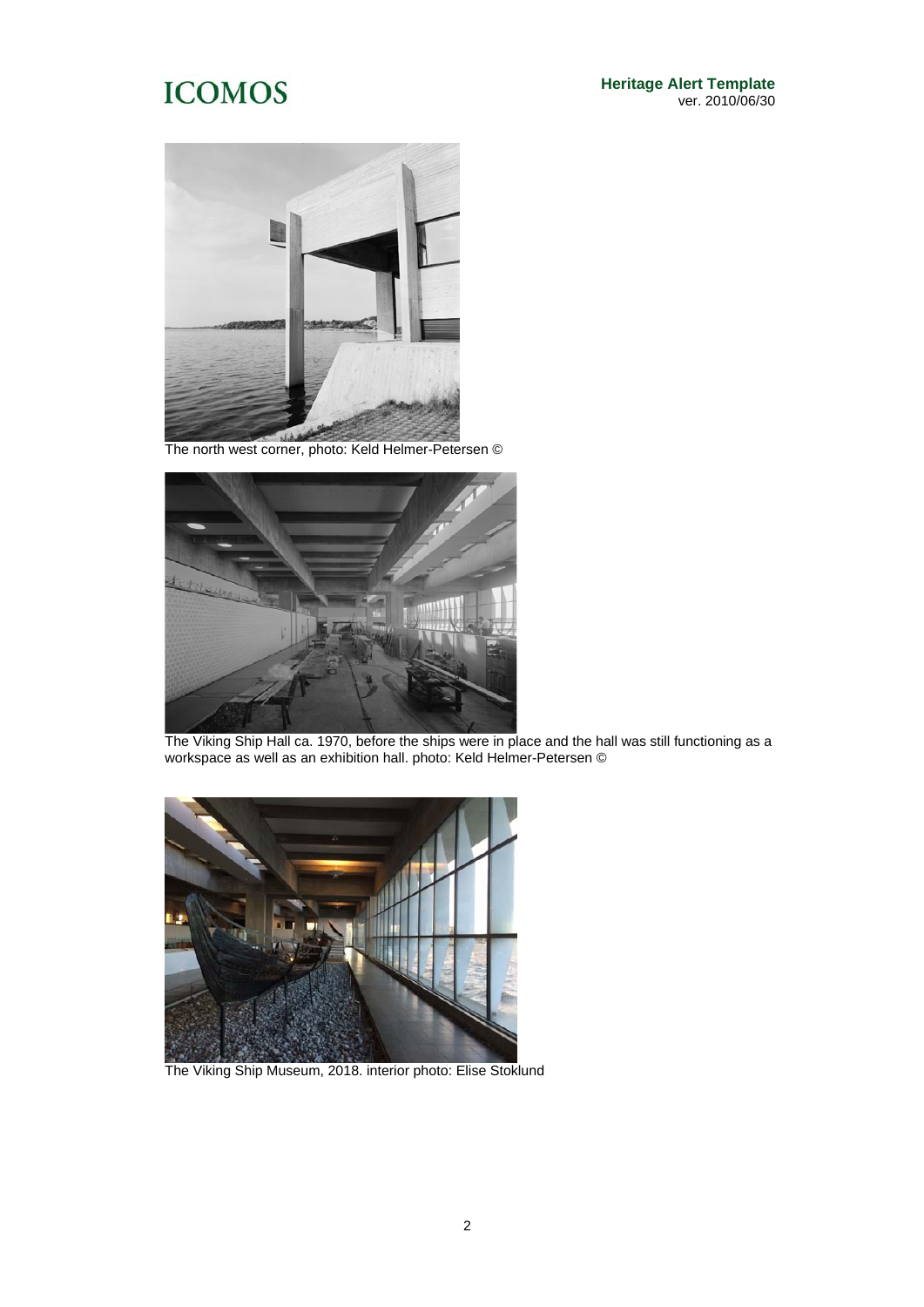**Heritage Alert Template** ver. 2010/06/30



The Viking Ship Museum 2018. Interior photo: Elise Stoklund



The Viking Ship Museum 2018, photo: Camilla Løntoft Nybye ©



Erik Christian Sørensen, cross section, isometry exhibition 1:200 and,isometry roof 1:200

### **1-0 Identity of Building/Artefact/Object/Place**

- 1-1 Current name and original name: Vikingeskibshallen
- 1-2 Location Town, Country, Street: Vindeboder 12, 4000 Roskilde, Denmark
- 1-3 Classification/ Type of place: Museum Building
- 1-4 Current Heritage Protection Status: No protection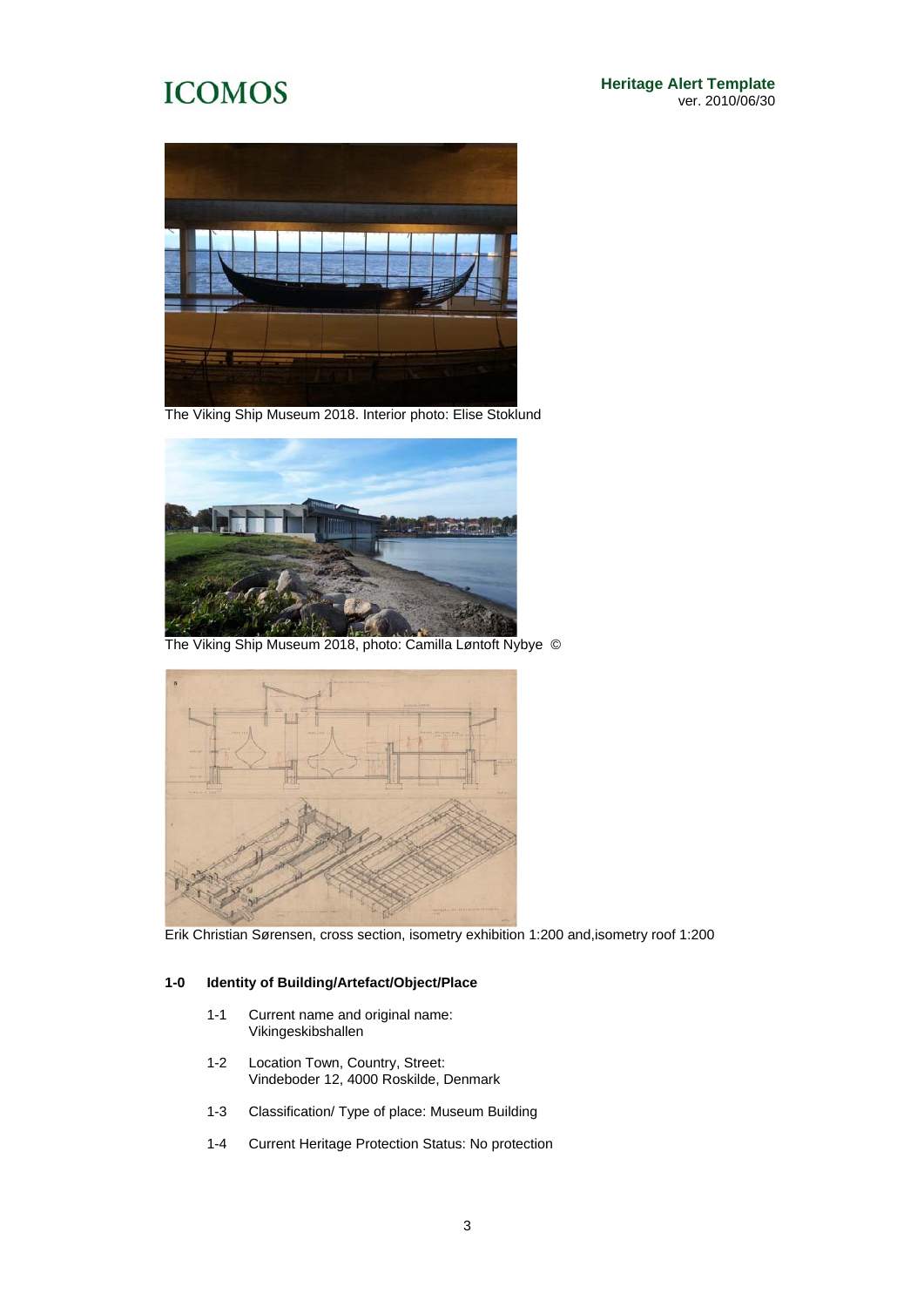

Listed national 1997 (29 year after construction) Proposal to Minister of Culture to delist the building in 2016 denied. Delisted by Minister of Culture September 2018

#### **2-0 Statement of Significance and History**

2-1 Statement of Significance:

The original national listing document states that the museum "*represents, in its entirety and landscaping, the excellent architectural values that can justify the listing of a building under the age of 100' years"* 

The Viking Ship Hall was the first late-modern building to be listed in Denmark.

ICOMOS DK considers that the Viking Ship Hall is a unique structure that integrates museum building, setting and archaeological exhibits in a way that transcends historic definitions. The building, ships and landscape interact with the narratives of ancient and modern building technology, art, and mythology.

2-2 History of place:

1957-62: The Skuldelev ships, five shipwrecks dated to 1050-60 the late part of the Viking period (850-1050), were excavated and recovered from the waterway of Peberrenden at Skuldelev, c. 20 km north of their present location of the museum. 1963: Invited architectural competition won by architect Erik Christian Sørensen 1967-68 Construction

1969. The Danish (architectural) Wood Award "Træprisen".

1989-90. Concrete paint applied to the exterior of the building (renovation) 1992, 1994-98, 2006; Expansion/restoration project planned but not progressed. 1995-98: National listing. The process lasted 3 years because the museum and City Council expressed concern at the time that the listing of the surroundings of the building would prevent planned expansion of the museum and development of the area.

1992: Expansion project by Erik Christian Sørensen. Not realized.

1997: Nearby industrial harbour transformed to Museum Island and Harbour, museum workshop.

2006. Restoration project by Erik Christian Sørensen. Rejected by the heritage authorities. Not realized.

2013: Storm and flooding, threatened to break through the north façade and to cause structural damages.

2015. Minor restoration

2016. Museum administration, first application for de-listing.

2017: Museum administration, re-applied for de-listing.

2017: SLKS (the Agency for Culture and Palaces) rejected delisting

2018: Museum administration complained. SLKS decision referred to the Minister of Culture

2018, Aug. 30th: The Minister of Culture announces delisting.

- 2-3 Date of project/ Date of construction/ Finishing of work: 1967-1968
- 2-4 Architect/Designers: Architect, professor Erik Christian Sørensen 1922-2011 Civil engineer Christen Ostenfeld (1900-1976) and Wriborg Jønson (1907-1980)
- 2-5 Architect/Designers still living? Residence, country of birth, contact details: Erik Christian Sørensen dead 2011 Civil engineering company COWI, a leading international consulting group, specializing in engineering, environmental science and economics: Parallelvej 2, 2800 Kgs. Lyngby, Denmark, t: +45 56 40 00 00.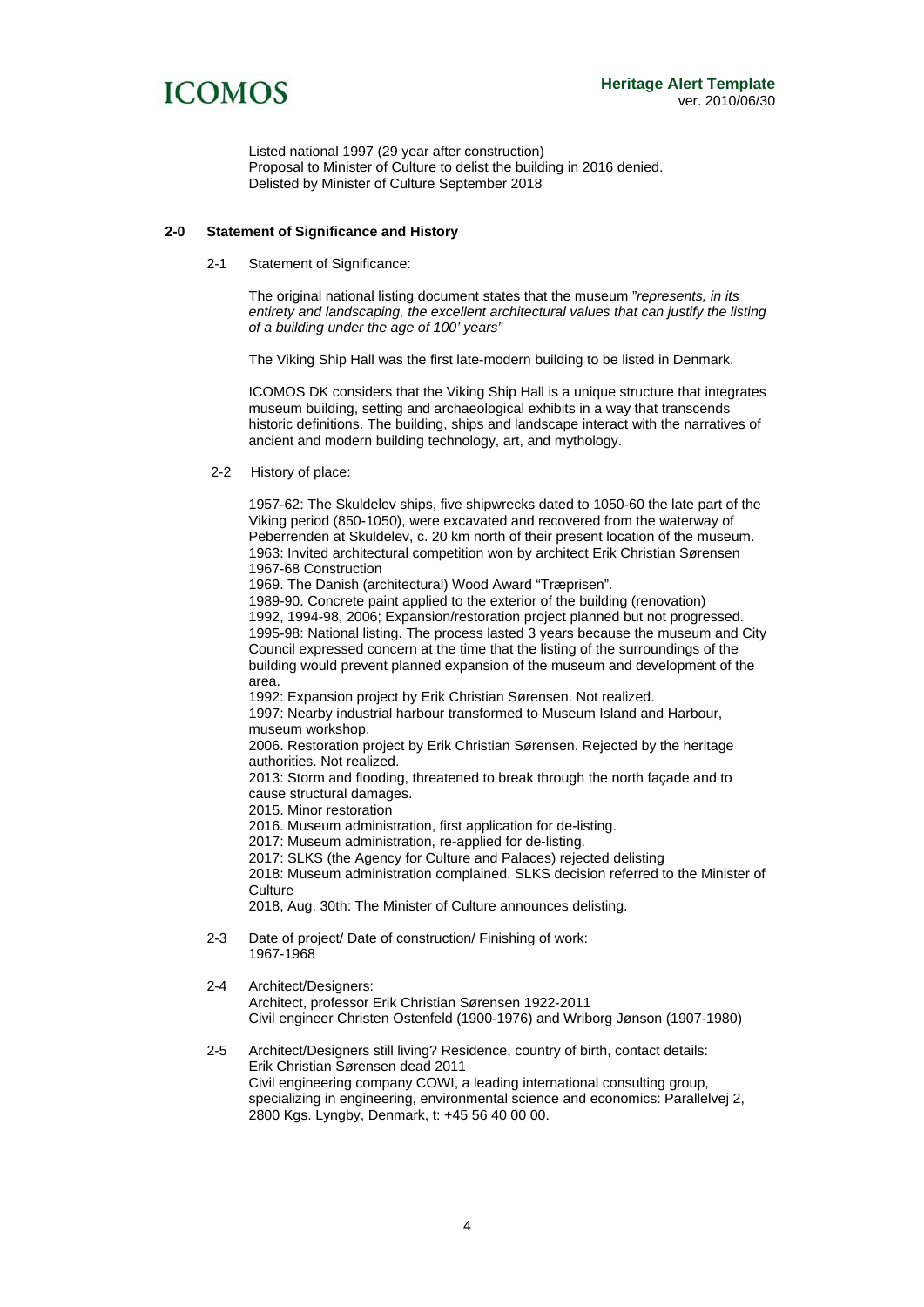- 2-6 Original and current use of building/place: Original: Museum and archaeological exhibition hall (the shipwrecks were gradually reconstructed and assembled as part of the exhibition) and cafeteria. Today: Museum, museum shop, meeting space
- 2-7 Changes, additions

 None in immediate vicinity or to the Hall itself (the nearby surroundings were included in the listing) Museum administration building nearby but detached from the hall. Museum Island and Harbour nearby but detached from the hall.

2-8 Current condition and use:

Condition:

Problems arise when water levels rise within Roskilde fjord during severe storms and flooding from Northwest The condition of the building, and by association the reconstructed ships, is threatened when the fjord is flooding.

According to the delisting letter, the latest technical report lists following technical issues:

"2*.1 The building membrane must be sealed/renewed, and the building must be secured against water pressure/ingress from below and against waves/waterlevels to the north facade over +2,4 to +3,7.* 

*2.2 Damage to the construction following flooding (glass, concrete and construction).* 

*2.3 The building must be secured against water pressure to the east, south and west façade and against ingress through building openings"* 

The technical report also states that the building lacks maintenance, and that it needs repair, restoration and specialised intervention to secure its structural concrete and reinforcement (Technical report, p. 11).

According to the museum, restoration must be done within max. 6 – 8 years (Museum application for delisting, p. 1)

Estimated costs of restoration: DKK. 25 mill. – 75 mill. Estimated maintenance cost after restoration: DKK. 600.000/year (Museum application for delisting, p. 12)

Use:

The building is in continuous use as museum exhibition hall for the five Viking ships. The National Museum of Denmark, which owns the ships insists that the ships must be removed to temporary exhibition hall during any restoration works to the structure (p. 10)

According to the museum application for delisting, 2016, p. 8: the building is functionally out of date:

- *The building does not meet the legal requirements for universal access.*
- *The building does not meet current energy standards.*
- *The building's cloakroom and toilet facilities (restrooms) do not meet the standards expected of a three-star Michelin attraction.*
- *The building limits the potential for the development of modern museum display and presentation of the five ships.*

2-9 Original design intent and use:

Museum, the design is exquisitely suited to its setting and to its function as an exhibition space, where the archaeology of the reconstructed ships and their singular beauty of form, is perceived in total harmony with the space, landscape, construction and architecture.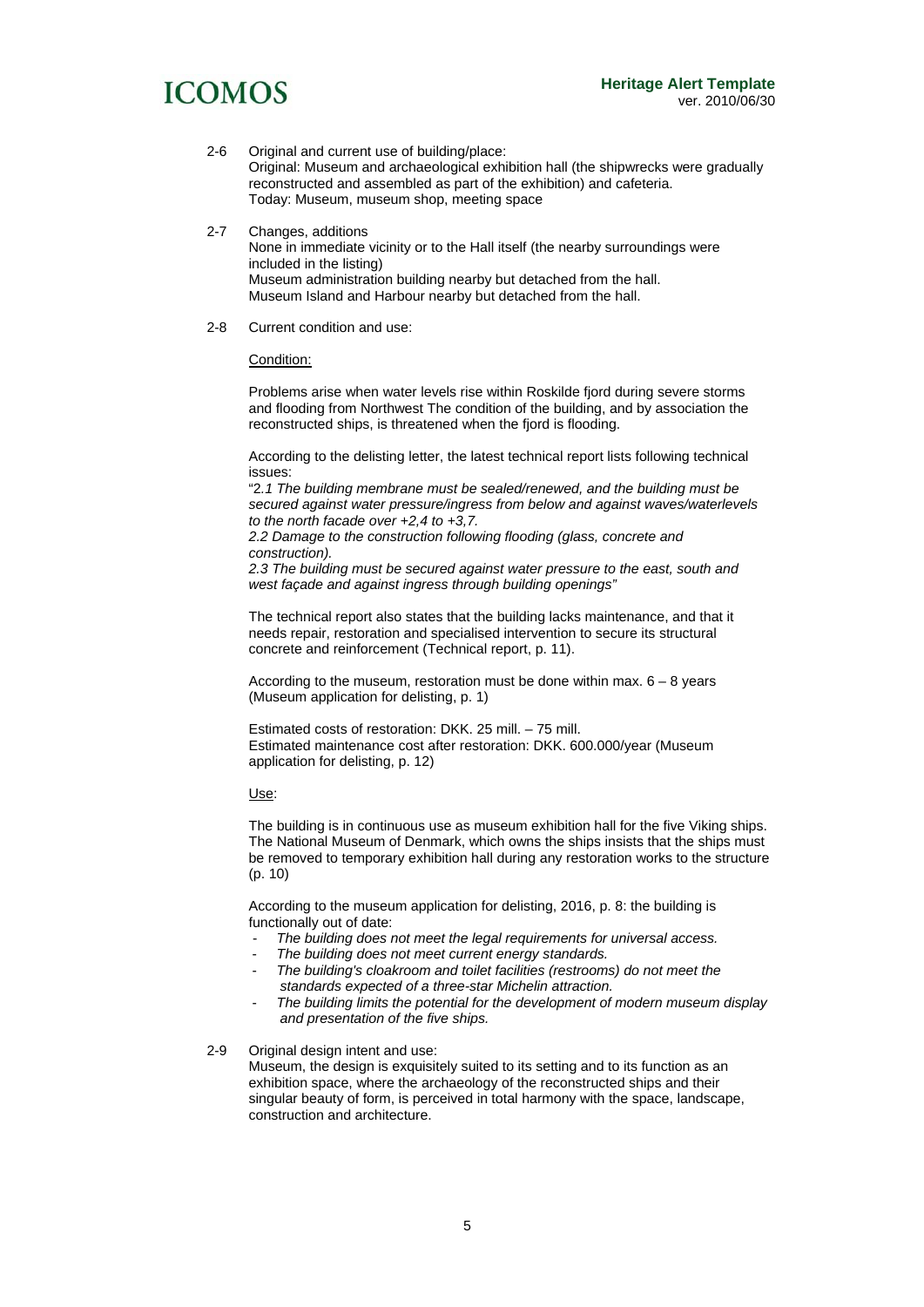

The museum was to be seen as *"a worthy counterpart to the Viking Ship Museum at Bygdøy in Oslo and the The Vasa Shipyard in Stockholm".* (Ingeniørens Ugeblad, 1964, Dec. 19, p. 20).

### **3-0 Description (history and technology)**

- 3-1 Physical description
- 3-2 Construction system used: Reinforced exposed concrete
- 3-3 Physical context/setting:

On the shoreline of the inner Roskilde Fjord, in the city of Roskilde The northern façade is situated directly at the waterfront, exposed to the sea. Entrance at the south west corner faces a grassed park area a visual connection to Roskilde Cathedral (a World Heritage site) within walking distance.

3-4 Social and cultural context and value:

The museum is the first late modern building to be listed in Denmark in 1998. It is an architectural masterpiece and a celebrated reference to Danish Architecture from the 1960's.

The museum building is not trying at least to look like a building from the Viking Period. The exhibition hall seeks to transcend time and connect past and present in an intellectual as well as a sensual way.

The current situation offers a unique possibility to address and find solutions to commonly experienced international problems like climate change, the shared challenges of preserving concrete as the material most used in 20th century architecture and enhance public understanding/perception of history-heritagemodern culture

#### 3-5 Materials/fabric/form/function: Reinforced concrete. Large glass facade with precast concrete support components towards the sea. Some brick wall sections.

### 3-6 Aesthetic value:

Transparent display of building construction and creative and successful dialogue with the ship exhibits. Pedagogic well-organized space for exhibition (e.g. the integration of ships and museum in the visual context of Roskilde fjord, where the shipwrecks were found.)

#### **4-0 Source of Alert**

4-1 Proposer(s) of Heritage Alert, contact details:

- Gunny Harboe, ICOMOS ISC20C Gunny@harboearch.com Tlf. +1 (312) 218 418 101
- Søren Vadstrup, ICOMOS DK Soren. Vadstrup@kadk.dk Tlf. +45 41 70 17 70
- 4-2 Groups supporting Heritage Alert and/or nomination, with contact details:

Docomomo Denmark Ola Wedebrunn, olawedebrunn@gmail.com

ICOMOS Denmark Camilla Løntoft Nybye, icomos@ra.dk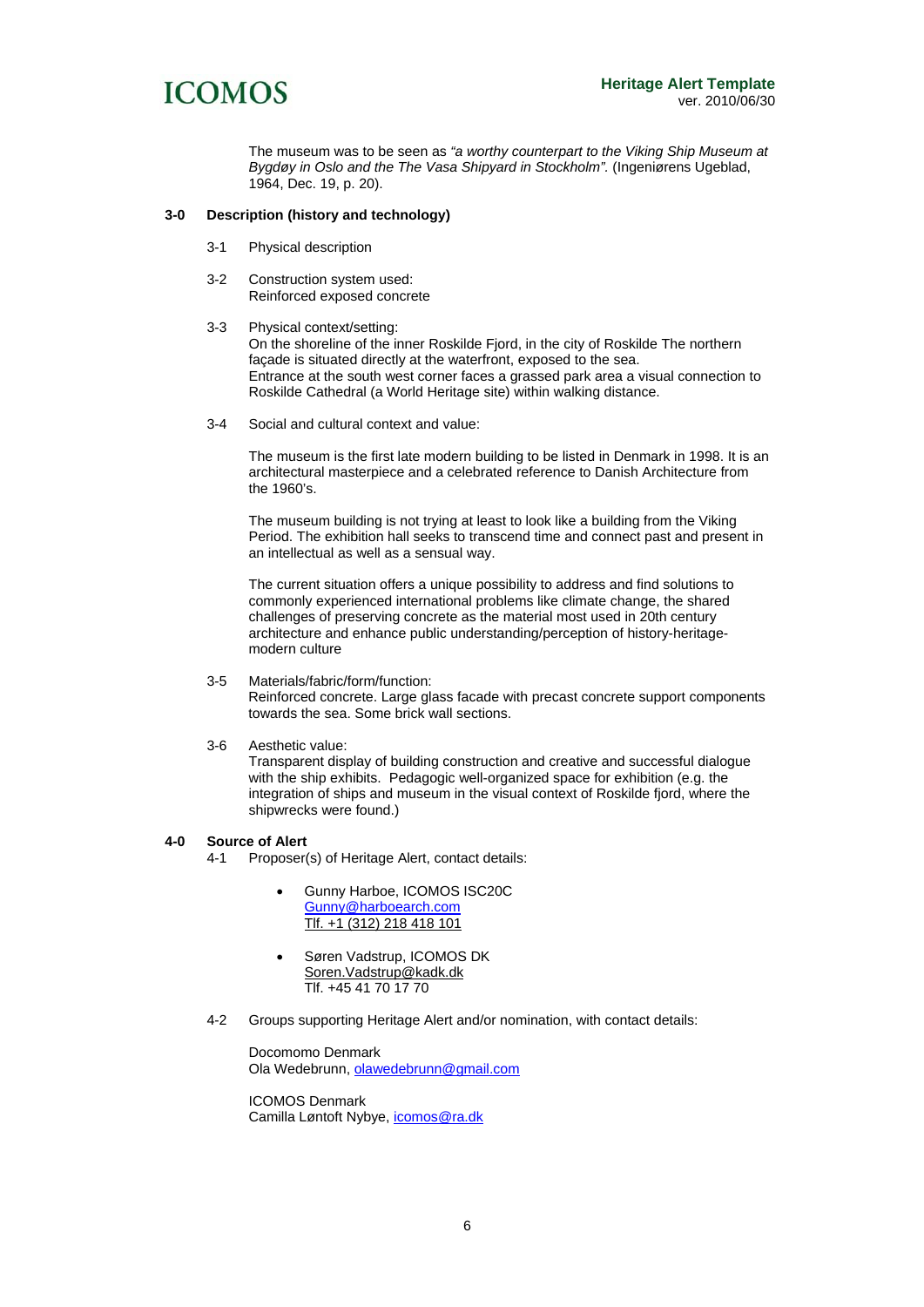Landsforeningen for Bygnings- og Landskabskultur Karen Margrethe Olsen, karenmargretheolsen@byogland.dk

 Europa Nostra DK Erik Vind, e.vind@sanderumgaard.dk

 Foreningen til Gamle Bygningers Bevaring Claus M. Smidt, cms@gbb.dk

4-3 Groups potentially resisting Heritage Alert action:

Minister of Culture, Mette Bock, who executed the de-listing Aug. 30th, 2018.

Member of Parliament Alex Ahrendtsen representing Dansk Folkeparti (DF) as spokesperson for cultural affairs, exerts political pressure to demolish the museum building. (There are several articles and interviews to be found in the newspapers, e.g. the first announcement in Politiken, Dec. 26th, 2016. DF vil rive Vikingeskibsmuseet ned og opføre et nyt i vikingestil (DF wants to tear down the Viking Ship Museum to build a new in Vikingstyyle".

The Museum: Up to the point of delisting, the museum seemed open to the potential for preservation and repair/restoration. However, in a letter of thanks to the Cultural Affairs Committee of the Danish Parliament Sept. 13th, 2018, the museum officially stated that it now plans to demolish the existing building in favour of a new building.

The Mayor of Roskilde and president of the museum board, Joy Mogensen

Roskilde Museum (SLKS hearing 2016)

The Public Opinion, examples:

- Sven Scharling (private person, SLKS hearing 2016)
- Comments to article at Ingeniøren.dk https://ing.dk/artikel/ombygning-skalredde-vikingeskibsmuseet-192635
- 4-4 Local, Regional, International significance citations about the place:

The Viking Ship Museum website, 2018: "*The Viking Ship Hall is beautifully placed on Roskilde Harbour. A giant window and sweeping views over the fjord create a background, that are connecting the ships to the water, once again. The experience is undisturbed and gives room for immersion and fantasy*." (https://www.vikingeskibsmuseet.dk/en/visit-the-museum/living-museum/the-vikingship-hall/)

Christiansen, Jørgen Hegner, 2018. Dansk beton arkitektur. pp. 49. *"the Viking Ship Hall is probably the most expressive brutalist plant structure in Denmark" " Vikingeskibshallen er nok det mest udtryksfulde brutalistiske anlæg i Danmark."* 

Vikingeskibsmuseet, the application letter for delisting, Sept. 27<sup>th</sup>, 2016, p. 3 and 6. *"The museum board fully recognizes the importance of the Viking Ship Hall as a unique architectural masterpiece - and as an example of an architectural style and construction that relate to a special time. The foundation of the museum's values is "read" out of in the building's architecture; The values of the building thus permeate the entire Viking Ship Museum. The board will seek to retain these values with a delisting ….* 

*Today, the Viking Ship Museum does not have its a parallel anywhere in the world. Its location, architecture and intellectual and expressive profile are unique. The interaction between the five Viking ships, so spectacularly exhibited within the Viking Ship Hall, together with the living environment around the Museum harbor and the scenery over the fjord, create a unique context for the museum experience. …*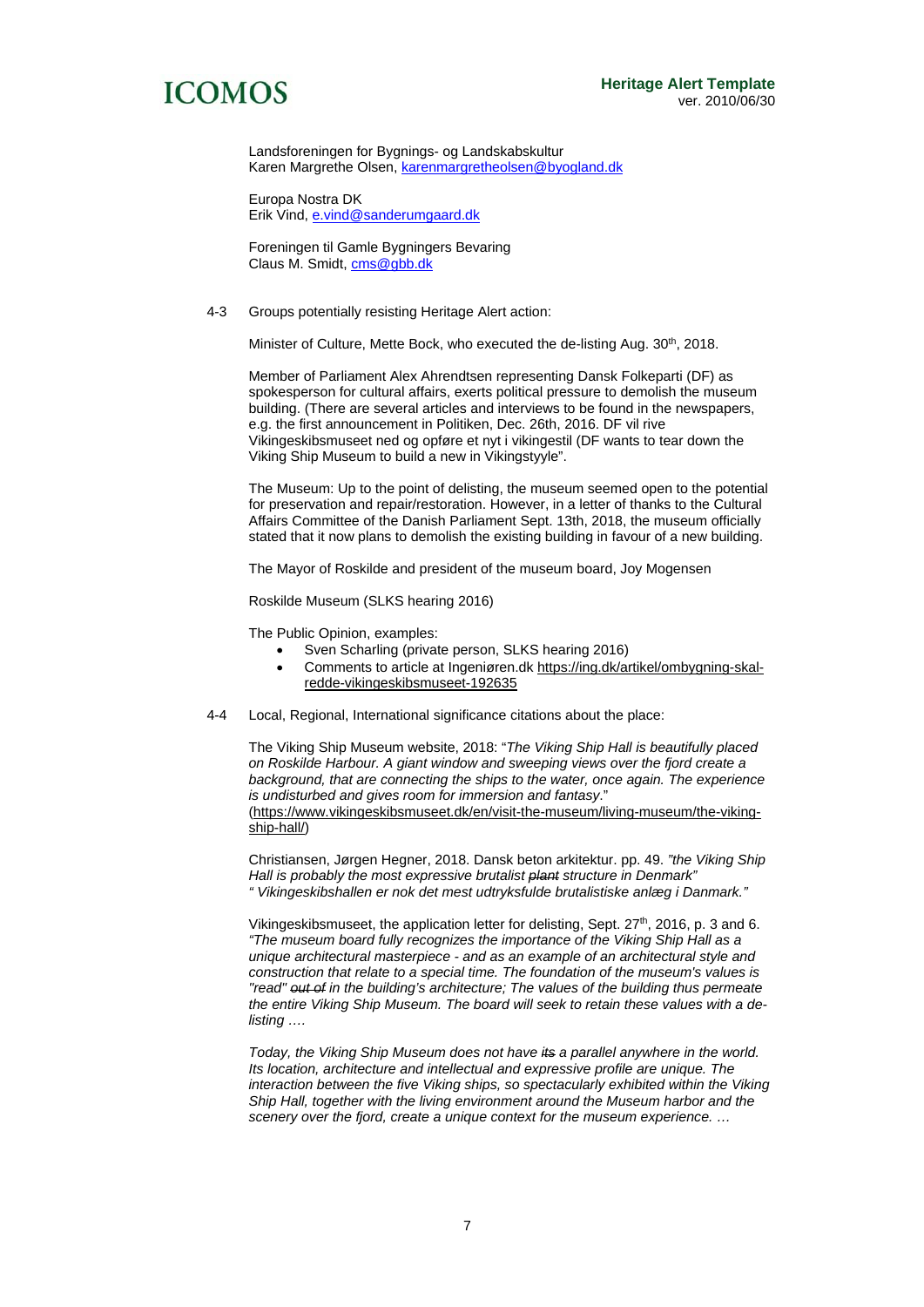*Museets bestyrelsen anerkender til fuld Vikingeskibshallens betydning som et enestående arkitektonisk mesterværk – og som eksempel på en arkitektonisk stilart og byggemåde, der knytter sig til en særlig tid. Museets værdigrundlag er "læste' ud af hallens arkitektur; bygningens værdier gennemsyrer således hele Vikingeskibsmuseet, og ved en affredning vil bestyrelsen arbejde for, at de centrale værdier videreføres. …* 

*Vikingeskibsmuseet er I dag – i kraft af sin beliggenhed, sin arkitektur og sin faglige og formidlingsmæssige profil – et enestående museum, der ikke har sin parallel noget sted i verden. Samspillet mellem de fem vikingeskibe, der så spektakulært er udstillet i Vikingeskibshallen, det levende miljø omkring Museumshavnen og sceneriet over fjorden skaber en enestående baggrund for museumsoplevelsen."* 

*Forés, Jaime, 2015: "In this set of works analyzed, Erik Christian Sørensen moves through some of his most important achievements, such as the series of singlefamily houses or the Viking Ship Museum in Roskilde, illustrating the persistence of tradition and the modern plastic potential of concrete. (Forfatterens fremhævning.) Committed to modern architecture, the career of Erik Christian Sørensen combines Nordic constructive traditions with the precepts of modernity…" Erik Christian Sørensen y el museo de naves vikingas en Roskilde Erik Christian Sørensen and the viking ship museum in Roskilde* 

*Jaime J. Ferrer Forés. revista enblanco. nº 18. n sarquitectes. Valencia, España. año 2015.* 

 *Official reassessment by SLKS, 2016: ""... A human and easily understandable interpretation, where the soft curvatures of the ships are contrastingly enriched in pure building construction (form) 1000 years later - without decorations and swirls. embellishment. The clarity of the original concept, that the essence of the Viking Ship Hall, is that modern and ancient materials and narratives can be experienced together. It is a characteristic that has justified a conservation approach that bears testimony to the conservation values that are embodied in the building.* 

Danish Architecture, 2007. P. 292: "*In Erik Christian Sørensen's Viking Ship Hall in Roskilde, Danish brutalism reaches a pinnacle of in raw concrete structures, which are almost abstract configurations. There is still perfect tectonic clarity, but now the material is not wood, but concrete."* 

*"I Erik Christians Sørensens Vikingeskibshal i Roskilde når dansk brutalisme et højdepunkt med store betonkonstruktioner, der står som nærmest abstrakte konfigurationer. Der er stadig fuldkommen tektonisk klarhed, men nu er materialet ikke træ som i stolpehusene, men beton."* 

Original listing, 1998: "*In its overall character and setting in the landscape, Erik Chr. Sørensen's Viking Ship Hall, constructed 1966-68, embodies outstanding architectonic values that justify the listing of a building that is less than 100 years old* …"

*"Bygningssynet finder, at Vikingeskibshallen, opført 1966-68 ved Erik Chr. Sørensen, er et bygningsanlæg der ved sin helhedskarakter og landskabelige placering, repræsenterer de fremragende arkitektoniske værdier, der kan begrunde en fredning a et bygningsanlæg, som endnu ikke er hundrede år gammelt."* 

*With particular intuition about its location, the architect has allowed the fjord contribute to the building's quality and at the same time give the building a beautiful façade toward the fjord.* 

Træprisen, 1969 (Speech by Skriver, P.E. Published in Arkitekten 1969. p. 476) : "*The architectural quality must be (present in) an optimal form that unites all of the above-mentioned requirements (functionality, technical and economic realism an outstanding solution to the technical issues) together with the requirements of an exhibition of quality that make the use of the building and circulation within it a pleasure.*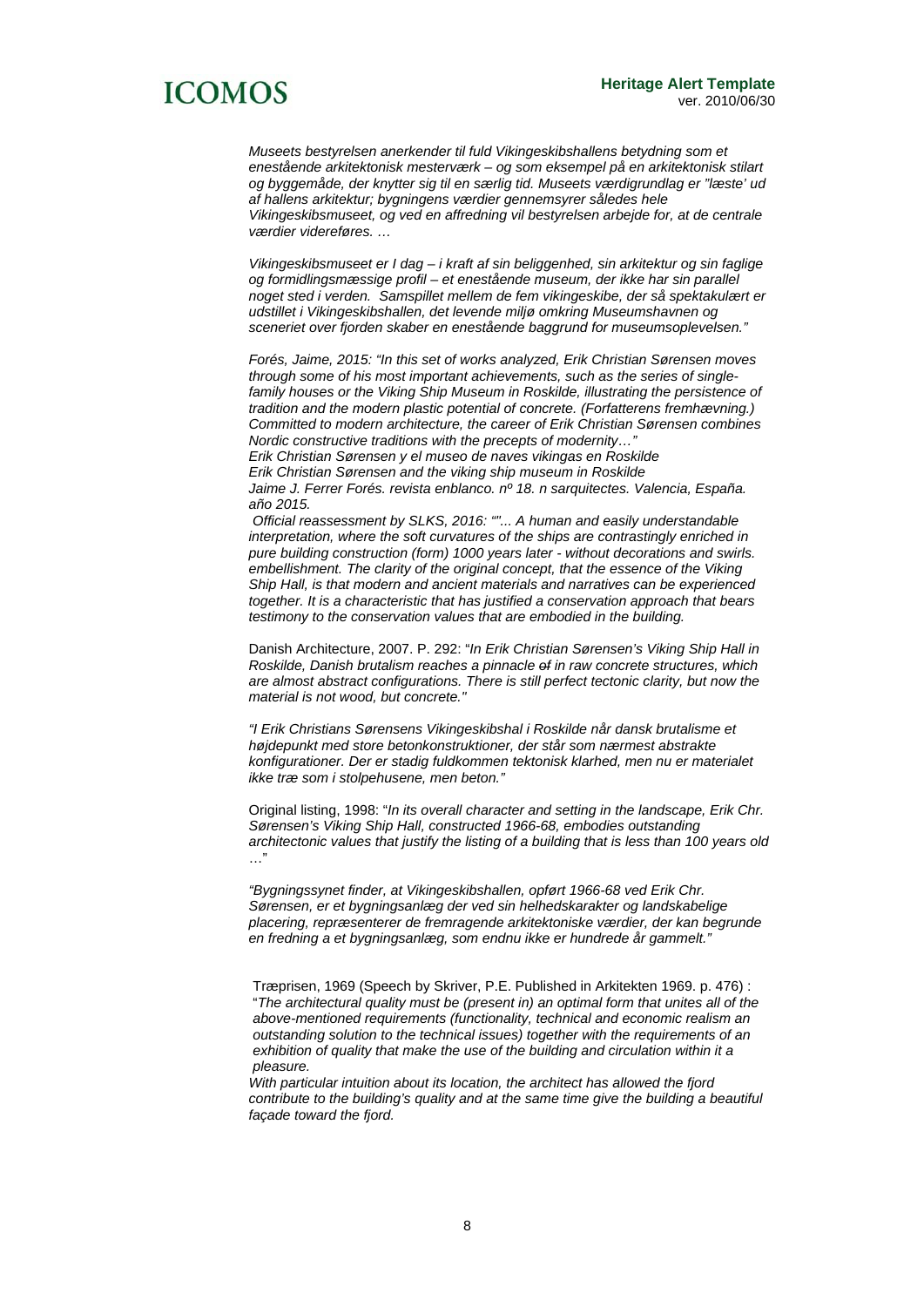*The heavy concrete walls and the clean structural lines provide the best possilbe background fo rhte ships' light material and fine curves. Many other virtues can be cited, including that the structure can be extended, if new findings make that desirable.* 

*"Den højeste arkitektoniske kvalitet må være den optimale form, som forener alle de nævnte krav til en bygning ("funktionsduelighed og teknisk og økonomisk realisme", forfatterens tilføjelse jf. teksten ovenover), og som dertil føjer et udtryk, som giver os glæde ved at bruge bygningen, at færdes omkring den og i den. … det gælder i særlig grad Vikingeskibshallen, at han (Erik Chr. Sørensen, forfatterens tilføjelse) meget nær har nået dette optimum. Det glæder dens placering, hvor arkitekten med en eminent fornemmelse for miljøet har ladet fjorden bidrage til hallens kvalitet, og samtidig har han givet byen en ny og smukkere front mod fjorden. De tunge betonvægge og de retlinede strukturer danner den bedst tænkelige baggrund for skibene lette materiale og fine kurver. Mange andre dyder ved dette hus kunne nævnes, bl.a. at det er forberede til at kunne vokse, hvis nye fund skulle gøre det ønskeligt."* 

Ingeniørens Ugeblad, 1964, Dec. 19, p. 20*.* The museum is to be seen as *"a worthy counterpart to the Viking Ship Museum at Bygdøy in Oslo and the Vasa Shipyard in Stockholm".* 

*"Danmark og Roskilde vil være en vigtig og stor attraktion rigere, når museet står færdigt – en værdig modpol til Bygdømuseet i Oslo og Vasamuseet i Stockholm."* 

4-5 Letters of support for Heritage Alert action, newspaper articles, etc.:

Letters of support during the SLKS hearing 2016 from (according to SLKS decision letter Dec. 18<sup>th</sup> 2017) Landsforeningen for Bygnings- og Landskabskultur Foreningen for Bygnings- og Landskabskultur i Roskilde Docomomo DK Docomomo International

*Support* published in Newpapers, Tv and radio, social media etc after Jan. 26th, 2016:

| Hyperfølsom brutalisme, (Hyper-sensitive brutalism) Andersen,<br>Martin Erik, Chronicel, Berlingske |
|-----------------------------------------------------------------------------------------------------|
| Fingrene væk fra de fredede arealer i byen. (Fingers away from                                      |
| the protected areas of city), Jytte Hilden, Politiken byrum                                         |
| Vi er ramt af en epidemi, der truer vores bærende                                                   |
| kulturinstitutioner (We are affected by an epidemic that threatens                                  |
| our sustainable cultural institutions), Architect, Altinget.dk                                      |
| Bygningsfredningsloven 100-års fødselsdag og den nødvendige                                         |
| dialog (Building Maintenance Act 100th Birthday and the                                             |
| necessary dialogue), Arne Høi, Akademisk Arkitektforening                                           |
| Gustne overlæg (Rancid Thoughtlessness), Keiding, Martin,                                           |
| Berlingske                                                                                          |
| Kritikere: affredning af Vikingeskibshallen er en glidebane                                         |
| (Critics: The Viking Ship Hall is a sliding runway), Ingeniøren.dk.                                 |
| Ministeren ofrer et hovedværk i dansk arkitekturhistorie på et                                      |
| politisk alter (Comment: The Minister sacrifice a masterpiece of                                    |
| Danish architectural history on a political alter), <i>Iversen</i> , Karsten                        |
| R.S., Politiken.                                                                                    |
| Nedrivning af museum vil smadre fredningssystem (Demolition of                                      |
| museum will smash the system for listed building),                                                  |
| Jyllandsposten and BT                                                                               |
| Affredning af  er en underminering af fredningsredskabet (The                                       |
| depiction of the Viking Ship Hall is a undermining of the                                           |
| conservation an listing), Arkitektforeningen.                                                       |
|                                                                                                     |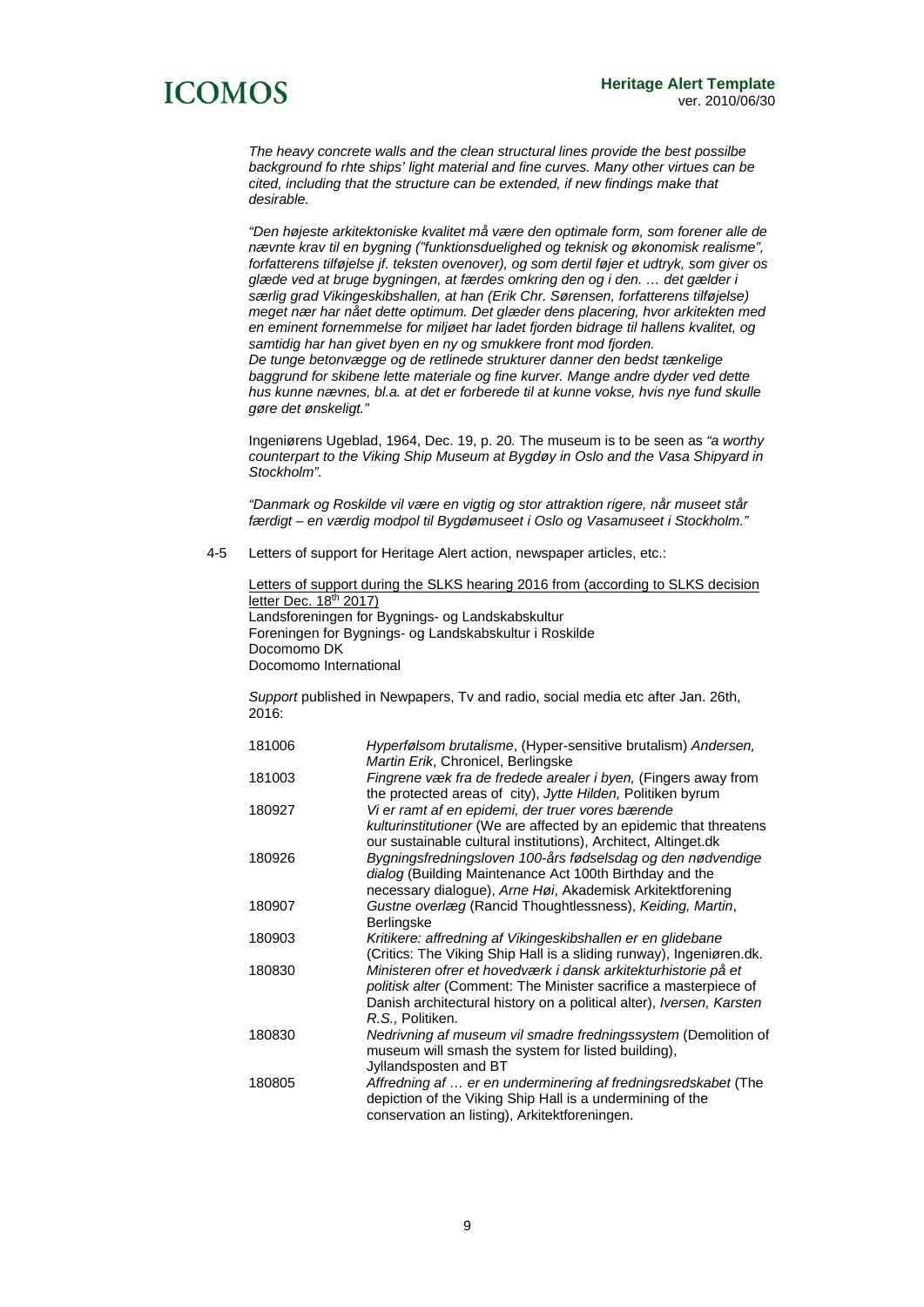| 180921 | Man behøver jo ikke elske en fredet bygning (You do not have to                                                            |
|--------|----------------------------------------------------------------------------------------------------------------------------|
| 180913 | love a saved building, Mandrup, Dorthe, Politiken Byrum.<br>Kulturhistorisk Vandalisme (Culture historic vandalism) tool), |
|        | Arkitektforeningen                                                                                                         |
| 180419 | Vikingeprojekt tæmmer havvand med et cirkelslag (Project for                                                               |
|        | the Viking Ship museum tames sea water with a circle),                                                                     |
|        | Innovationsfonden                                                                                                          |
| 180405 | En blå ringborg kan beskytte Vikingeskibshallen (A blue Ringfort                                                           |
|        | can protect Vikingeskibshallen), Politiken                                                                                 |
| 180322 | Vikingeskibsmuseet: En brutal nedrivning af et brutalt                                                                     |
|        | mesterværk (The Viking Ship Museum: A brutal demolition of a                                                               |
|        | brutalistic masterpiece), nyhedsmagasinet no. 06, Danske                                                                   |
|        | Kommuner                                                                                                                   |
| 170901 | Forskere på barrikaden for kulturarven (Scientists on the                                                                  |
|        | barricade of the cultural heritage) - DR P1 (radio)                                                                        |
| 170204 | Hvorfor er det nødvendigt at affrede Vikingeskibshallen? (Why is                                                           |
|        | it necessary to de-list the Viking Ship Hall?),   Arkitekten dk                                                            |
| 170131 | RADIO 24syv (national radio)                                                                                               |
| 170131 | Deadline, debate, Christoffer Harlang and Alex Ahrendtsen, DR1                                                             |
|        | (national television)                                                                                                      |
| 170107 | Bevar Roskilde Brutale Mesterværk (Preserve Roskilde's                                                                     |
|        | Brutalistic Masterpiece), Vadstrup, Søren, chronical, Politiken                                                            |
| 170106 | Vikingeskibshallen skal bevares (The Viking Ship Hall shall be                                                             |
|        | preserved) Lars Thiis læserbrev, Information                                                                               |
| 161117 | Bygningssyn holder fast i fredning af Vikingeskibsmuseet, men                                                              |
|        | er klar til at file på principperne (The National Heritage Board                                                           |
|        | stick to the preservation of the Viking Ship Museum, but is ready                                                          |
|        | to polish on principles), Politiken                                                                                        |
| 161001 | Dansk Kulturarv (Danish Cultural Heritage), Politiken Kultur                                                               |
| 160406 | Arkitekturredaktøren: DF's kritik af arkitekternes magt er                                                                 |
|        | ahistorisk - Politiken (Architecture Editor: DF's criticism of the                                                         |
|        | architects power is ahistorical)                                                                                           |
| 160307 | Arkitekten nr. 3 2016, arkfo                                                                                               |
| 160203 | Statens eliterådgivere vil redde vikingeskibshal, (The state's                                                             |
|        | electoral advisors will rescue the Viking Ship Hall), Politiken                                                            |

#### 4-6 Publications that describe the work/place, bibliography, etc.:

The Viking Ship Museum was the first late modern building to be listed in Denmark. It is one of the best known buildings and museums in Denmark and is frequently visited by Danish and foreign architects, although not much mentioned in foreign publications. There is a lot of documentation to be found in Danish publications, official acts and newspapers back to the time of the architectural competition and probably also non-published material from the architects etc.. In spite of several technical reports on the construction and the official listing - and delisting process, information about the building is scattered and rather unfocused. There is no single book on the Viking Ship Hall, and no single biography of the architect Erik Christian Sørensen. Much of the information relates to the problems that the structure has experienced during its lifetime.

The site:

,

- Ingeniørens Ugeblad Dec. 19<sup>th</sup>, 1969
- Tidsskrift for ingeniører og Bygningsvæsen, May 16th,1969
- Arkitekten 1963, no. 13. Pp. 245 249. (Description by E.C. Sørensen himself)
- historic photos of Keld Helmer-Petersen: http://kunstbib.dk/samlinger/arkitekturfotografier/arkitekturfotografier/00006 1896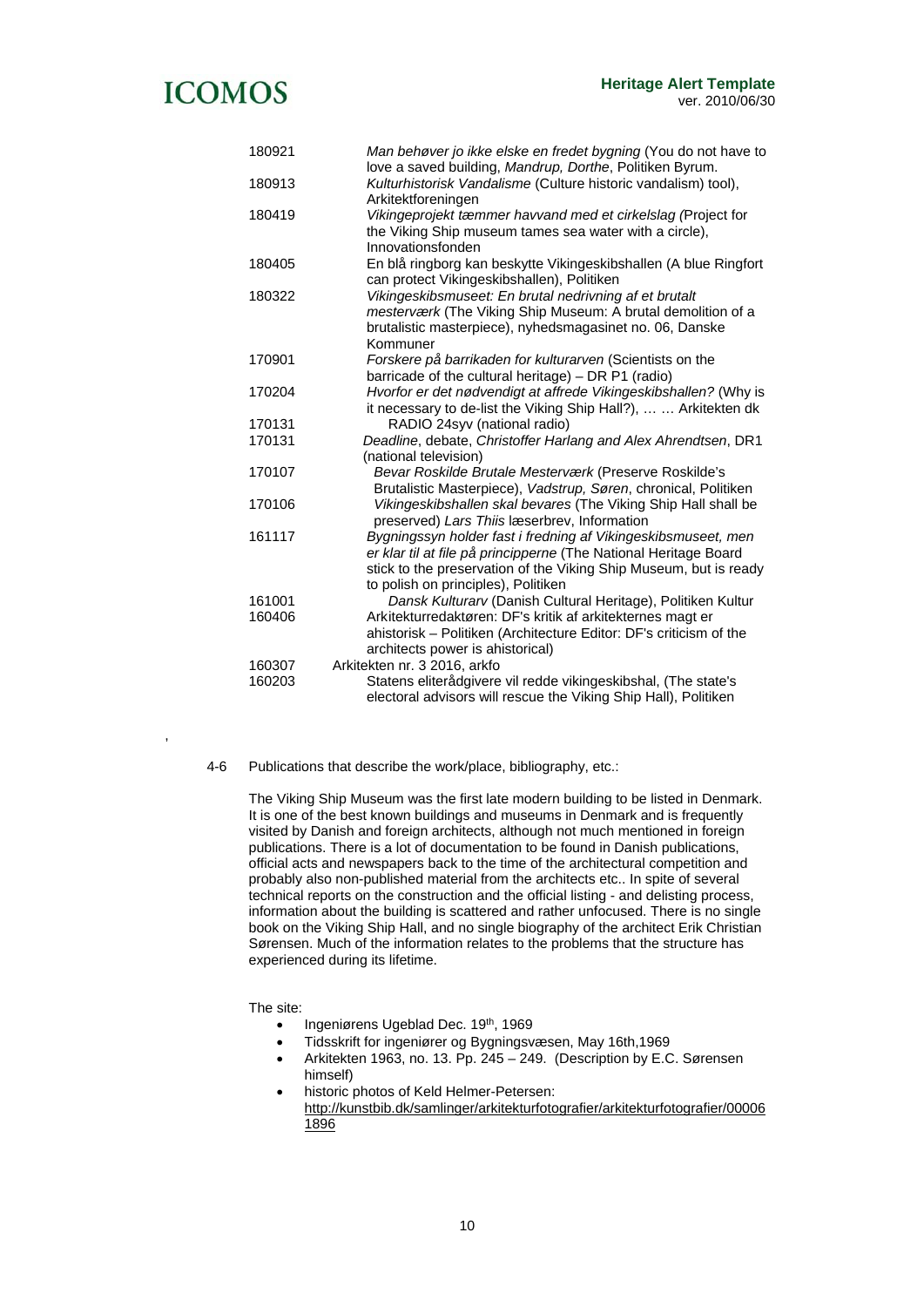- Some original drawings on this site:
- http://kunstbib.dk/samlinger/arkitekturtegninger/vaerker/000051603/17
- Roskilde Byggesagsarkiv/matr. 15-a Klostermarken (older documents available by contact to kommunen@roskilde.dk)
- Dansk Arkitektur, 2007, pp. 289-290 Published by Arkitektens Forlag. Also available in English.
- Listing case: https://www.kulturarv.dk/fbb/sagvis.pub?sag=7396666 (its possible to get more documents if writing at https://slks.dk/om-slots-ogkulturstyrelsen/aabenhed-i-forvaltningen/personoplysninger/ )
- Forés, Jaime, 2015 Erik Christian Sørensen y el museo de naves vikingas en Roskilde (text in both Spanish and English)
- Vikingeskibsmuseet, the applicationsletter for delisting, Sept. 27<sup>th</sup>, 2016
- Christiansen, Jørgen Hegner. 2018. Dansk Betonarkitektur. (Published by Dansk Beton) Description and biography

The delisting process 2017 - 2018:

- Vikingeskibsmuseets webside displays the official documents on the delisting proces : https://www.vikingeskibsmuseet.dk/ommuseet/vikingeskibshallen/affredning-af-vikingeskibshallen/
- https://www.ft.dk/samling/20121/almdel/KUU/bilag/226/1269373.pdf

The law-regulation process 2016:

to a temporary exhibition building.

- https://www.ft.dk/samling/20161/lovforslag/l148/index.htm
- 4-7 Time constraints for advocacy (immediate action/delayed action): There is an immediate need for action.

On Sept. 13<sup>th</sup>, 2018 the museum sent a letter of thanks to the Cultural Affairs Committee of the Danish Parliament for the decision to delist the building. The letter officially states that the museum now plans to demolish the existing building in favor of a new building. The Danish state has allocated DKK 10 million to prepare an architectural competition. In addition, money has been allocated to move the ships

#### **5-0 Recommended action**

- 5-1 Heritage Alert: international/national distribution via ICOMOS? Yes
- 5-2 Letter (s) to? (Provide names and full contact details)

Vikingeskibsmuseet att.: Museumdirector, Tinna Damgård-Sørensen, Vindeboder 12, DK - 4000 Roskilde tds@vikingeskibsmuseet.dk

Vikingeskibsmuseet att.: President of the board, Joy Mogensen Vindeboder 12, DK - 4000 Roskilde jm@vikingeskibsmuseet.dk

Roskilde Kommune, Byrådet att.: Mayor of Roskilde, Joy Mogensen Roskilde Kommune, Rådhusbuen 1, Postboks 100, DK - 4000 Roskilde borgmester@roskilde.dk

Ministry of Culture, att.: Minister for Culture Mette Bock Nybrogade 2, DK - 1203 Copenhagen K min@kum.dk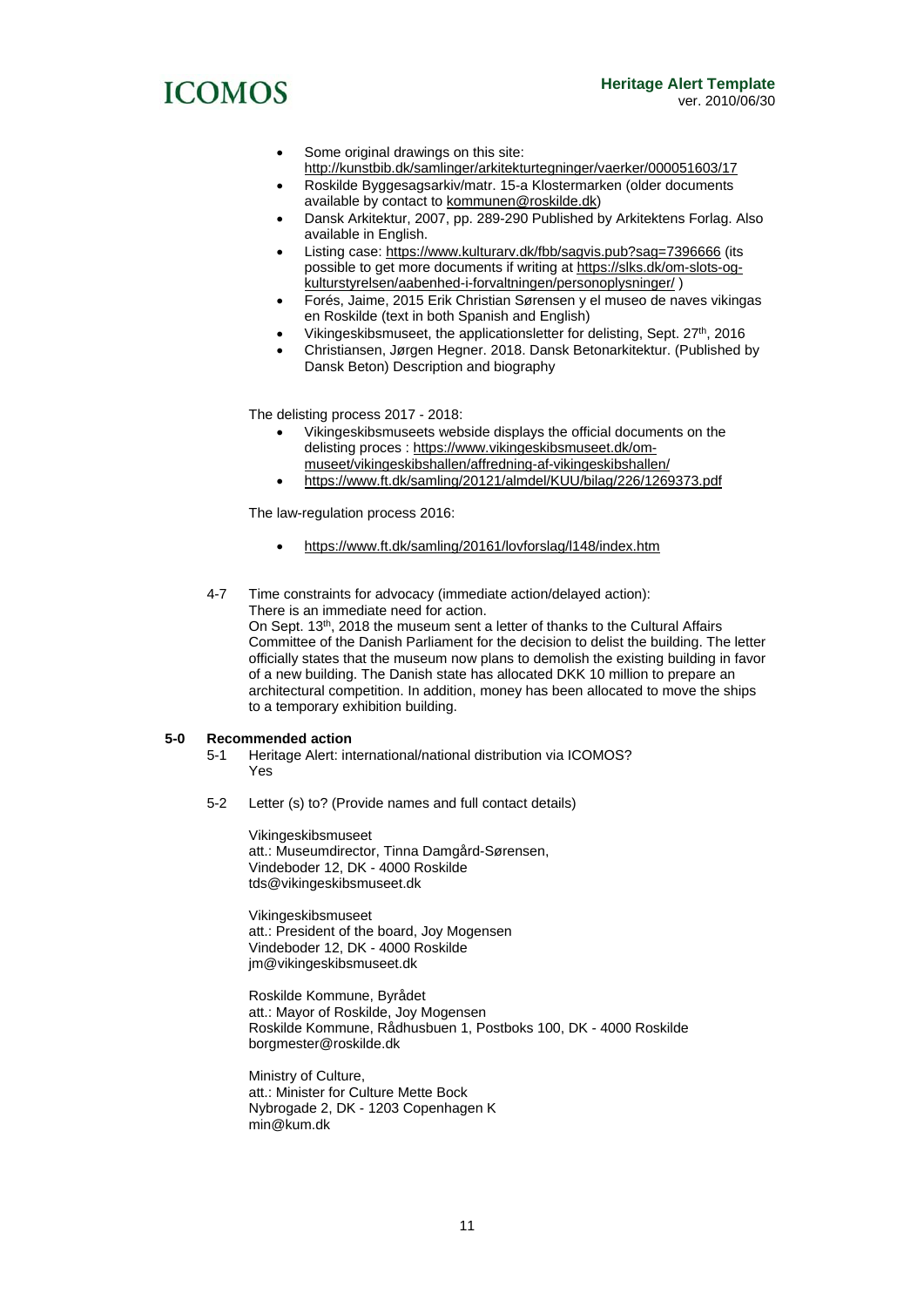the Cultural Affairs Committee of the Danish Parliament att.: President of the Committee, Flemming Møller Mortensen flemming.m.mortensen@ft.dk

National Museum of Denmark att.: Museumdirector Rane Willerslev Frederiksholms Kanal 12, DK - 1220 Copenhagen K Rane.Willerslev@natmus.dk

Agency for Culture and Palaces att.: Lars Juel Thiis, architect maa Chair of Ministry advisory board Nybrogade 2, DK-1203 Copenhagen K post@slks.dk

Agency for Culture and Palaces att. Enhedschef Merete Lind Mikkelsen, Center for Kulturarv Fejøgade 1, 2., DK - 4800 Nykøbing F. post@slks.dk

5-3 ICOMOS National or Scientific Committee, or international Website upload? ICOMOS international ISC20C ICOMOS DK

5-4 Affiliated organisation distribution?

Docomomo International (Awaiting confirmation) Europa Nostra (Awaiting confirmation) UIA (Awaiting confirmation)

ICOMOS DK Docomomo DK

- 5-5 Other actions recommended
	- Appeal for international letters of support, personal or institutional
	- Appeal for professional photographic registration
	- Raise money to new publication and international conference on the heritage significance of the Viking Ship Hall
	- Contact to World Heritage Fond / Endangered heritage

### **6-0 Desired outcome**

6-1 Legal protection or improved legal protection

- Reinstate protection and Listed status
- Secure a local heritage plan for the site ('bevarende lokalplan')

6-2 Stopping of works that are/will alter the heritage

Secure awareness, knowledge and respect of the original building and its heritage values and significance in the future planning: e.g. an architectural competition, general maintenance and site development. It should be noted that the site lacks a clear statement of its architectural history and cultural significance on an international level.

6-3 Stopping of permits that would result in irretrievable loss of the heritage Stopping demolition permits. Stopping planning that allow partial demolition.

6-4 Imposing minimum maintenance to stop further decay pending conservation/restoration work Yes

6-5 Modifying the project so that it becomes respectful of the values for which the monument or site received legal protection